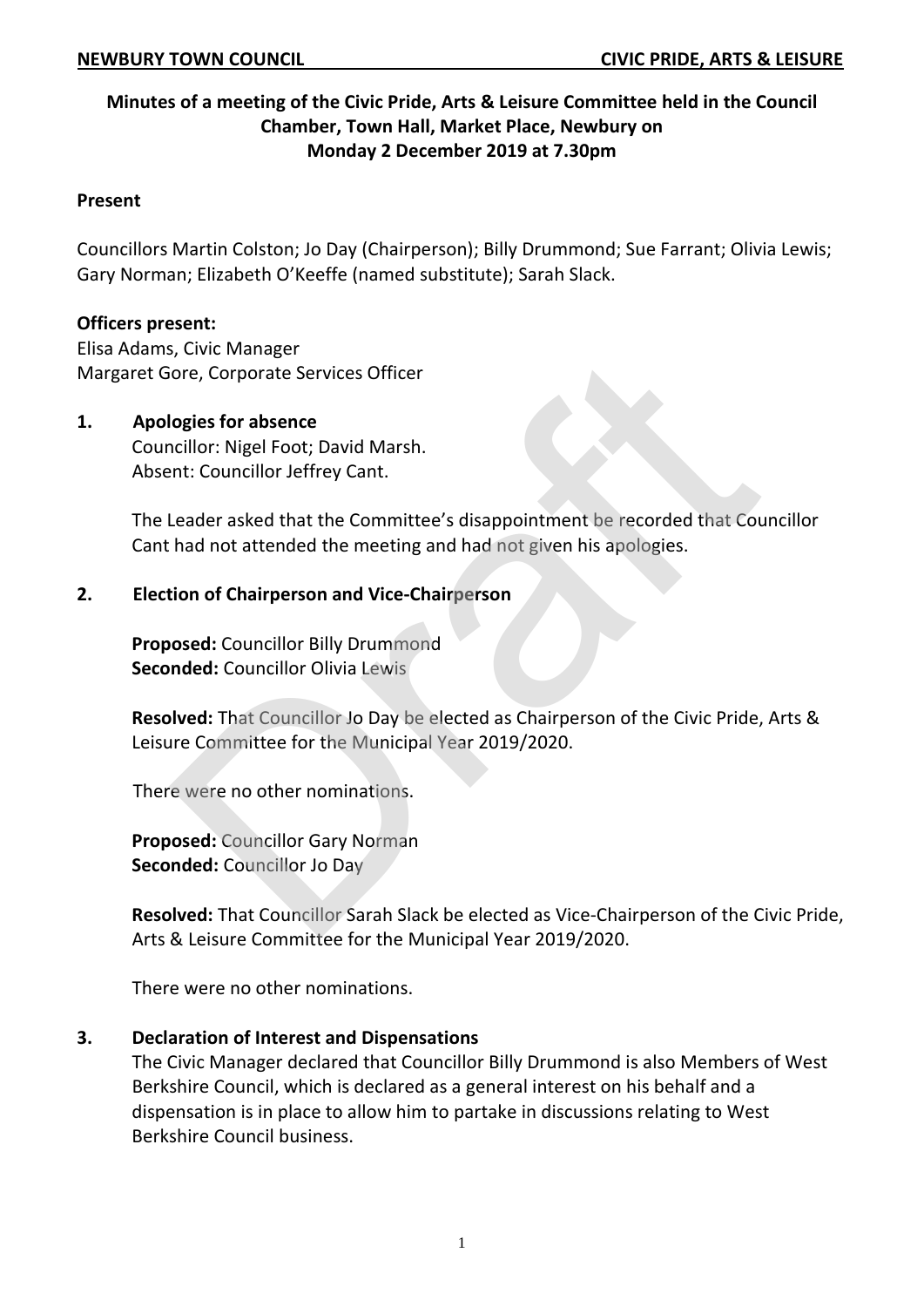#### **4. Minutes**

**Proposed:** Councillor Billy Drummond **Seconded:** Councillor Sarah Slack

**Resolved:** That the Minutes of the meeting of the Civic Pride, Arts & Leisure Committee held on Monday  $2^{nd}$  September 2019 be approved and signed by the Chairperson.

It was agreed that the following line be added to all future agendas under the line approval of minutes:

**Report** on actions from previous minutes.

## **5. Questions and petitions from members of the public**

There were none.

### **6. Members' questions and petitions**

There were none.

#### **7. Music in the Market Place**

Councillor David Marsh forwarded a report which was read out by the Civic Manager in his absence.

David's report said that there had not been much progress getting in contact with Kennet Radio's Business Development Manager. Councillor Marsh would like to arrange a meeting as soon as possible with members of Kennet Radio to see what would be required for this event. oval or inflictes.<br>
Stions and petitions from members of the public<br>
e were none.<br>
It is the Market Place<br>
evere none.<br>
It is the Market Place<br>
Cillor David Marsh forwarded a report which was read out by the Civic N<br>
beenc

The Chairperson requested that Councillor Marsh be requested to fix a date for a meeting with Kennet Radio, and to report back to inform the committee of this date by Friday 13 December 2019.

### **8. Newbury & District Arts Association**

It was noted that the correct title for the organisation be used in future: Newbury & District Arts Association.

After a short discussion regarding online event calendars etc. it was agreed that Councillor Colston approach Newbury BID; Newbury & District Arts Association and NTC to discuss the possibility of bringing all calendars together as one.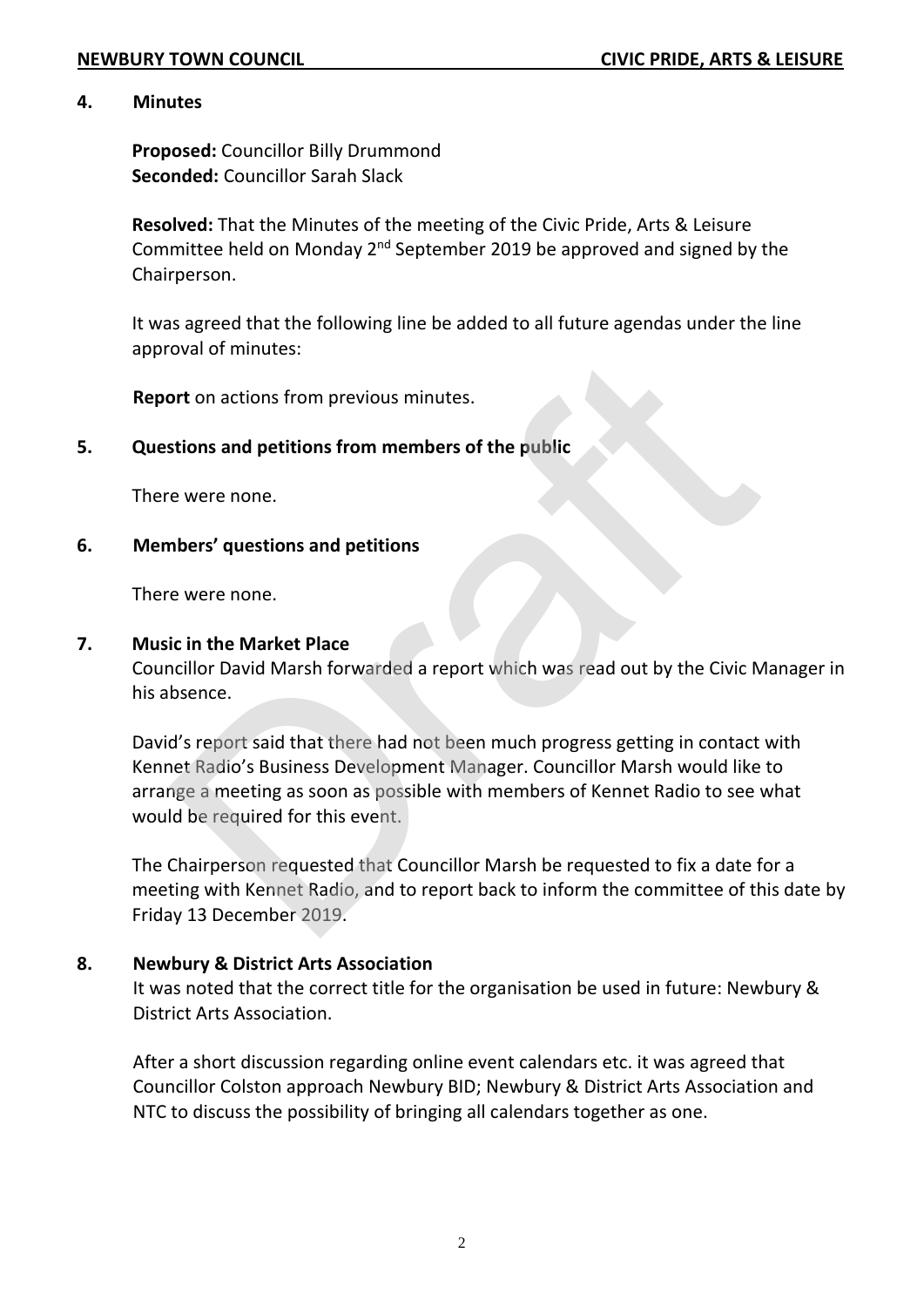It was agreed that more information was required from Newbury & District Arts Association. The Civic Manager, Elisa Adams has been tasked to find out the following:

- List of Members for Newbury & District Arts Association
- When and where do these organisations meet.
- The Chairperson of the Committee be invited to attend future meetings to represent this committee and ensure that the Council gets correspondence from Newbury & District Arts Association.

# **9. Newbury Town Civic Awards 2020**

It was noted that the Civic Awards and the Annual Town meeting will now be standalone events. The Annual Town Meeting is scheduled for Monday 23 March 2020.

It has been suggested that the Civic Awards be held on Wednesday  $1<sup>st</sup>$  April 2020 and that the format be like past events.

The following suggestions were put forward for the Civic Awards:

- That there be a new award Environment Award
- Nominations advertisement with Newbury Weekly News, Penny Post etc. and emails be started ASAP.
- Mailing list (e-mail) to be updated to include Schools, Community Groups, Climate Change Groups and any other relevant organisations of which we are aware (within the Parish of Newbury).
- Consideration be given to the replacement of the existing awards, it was suggested that these could be sponsored, but this would mean finding those new sponsors.

**Proposed:** Councillor Elizabeth O'Keeffe **Seconded:** Councillor Gary Norman

**Resolved:** That the Civic Awards would be taken forward as a stand-alone event, commencing on Wednesday  $1<sup>st</sup>$  April 2020, taking into consideration the items listed above. e events. The Annual Town Meeting is scheduled for Monday 23 March 2<br>s been suggested that the Civic Awards be held on Wednesday 1<sup>st</sup> April 2<br>the format be like past events.<br>following suggestions were put forward for the

Members also discussed the Annual Town Meeting scheduled for Monday 23 March 2020. It was suggested that the format be changed so as to encourage people to attend. It was suggested that it could possibly incorporate a coffee morning. The Leader and The Mayor were actioned to discuss the format of the Annual Town Meeting with the CEO.

# **10. Mayor Making – 17 May 2020**

After a short discussion it was agreed that the Chairperson would discuss the recommendation regarding the speeches directly with the CEO.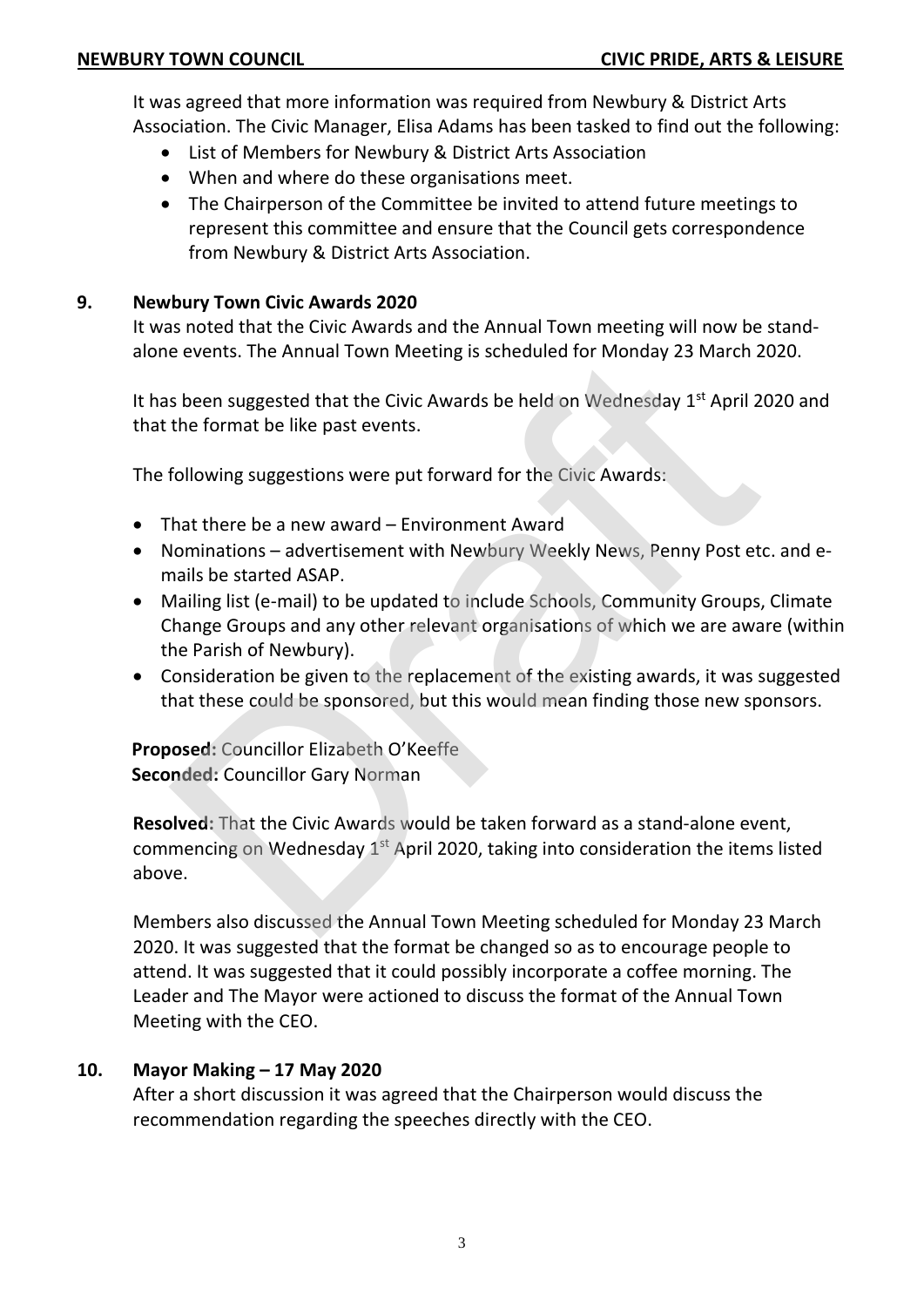### **11. Heritage Open Day**

The Civic Manager informed members that the event was well received with 150 people in attendance. It was felt that having the Town Crier on the steps encouraged more people to come in to have a look around. It was noted that the quality of the photos being displayed needed to be of a better quality.

It was suggested that tours of the town hall could be given at future events, similar to those given during our Local Democracy event. The Deputy Mayor suggested that the Mayor's Parlour be opened, and the silverware be on display to the public next year.

The Leader asked if it where possible to do tours of the cellar, unfortunately due to health & safety this would not be possible, we could however possibly document in photos the areas below stairs and display them with information as to what used to be there.

It was noted that volunteers should be requested as soon as possible to enable dates to be logged in diaries.

The Civic Manager expressed her thanks to everyone who helped and volunteered on the day.

## **12. Remembrance Sunday Planning**

The Civic Manager informed members that this year's Remembrance Sunday was well attended and well received.

Some feedback was received from members of the public and these comments were considered by the 'wash up' meeting which took place between the key event organisers on 27 November 2019. Areas requiring attention for 2020 included more resource towards the sound system, the Royal British Legion's intentions to find a new Parade Marshal – which caused issues in relation to the 2-minute silence being early, and the idea to be explored of the possible use of a screen and a live-stream of the service, depending on the cost. Exercit axes in it wirely possible co to to to to to to so to the easing, antionately the Safety this would not be possible, we could however possibly documptod to the areas below stairs and display them with information a

The Civic Manager expressed her thanks to all the Councillors for their attendance support in the lead up to the day.

# **13. 75th Anniversary of VE Day 8-10 May 2020**

Members received the report from the Chairperson. However, some concerns were raised as to the number of events happening in such a short space of time and were concerned at the workload being put on the officers and the cost involved.

Members agreed to the arrangements in principle but decided that the vote to approve arrangements for the commemoration of VE Day be deferred. It was agreed that this be added to the Policy & Resources agenda for 14 January 2020.